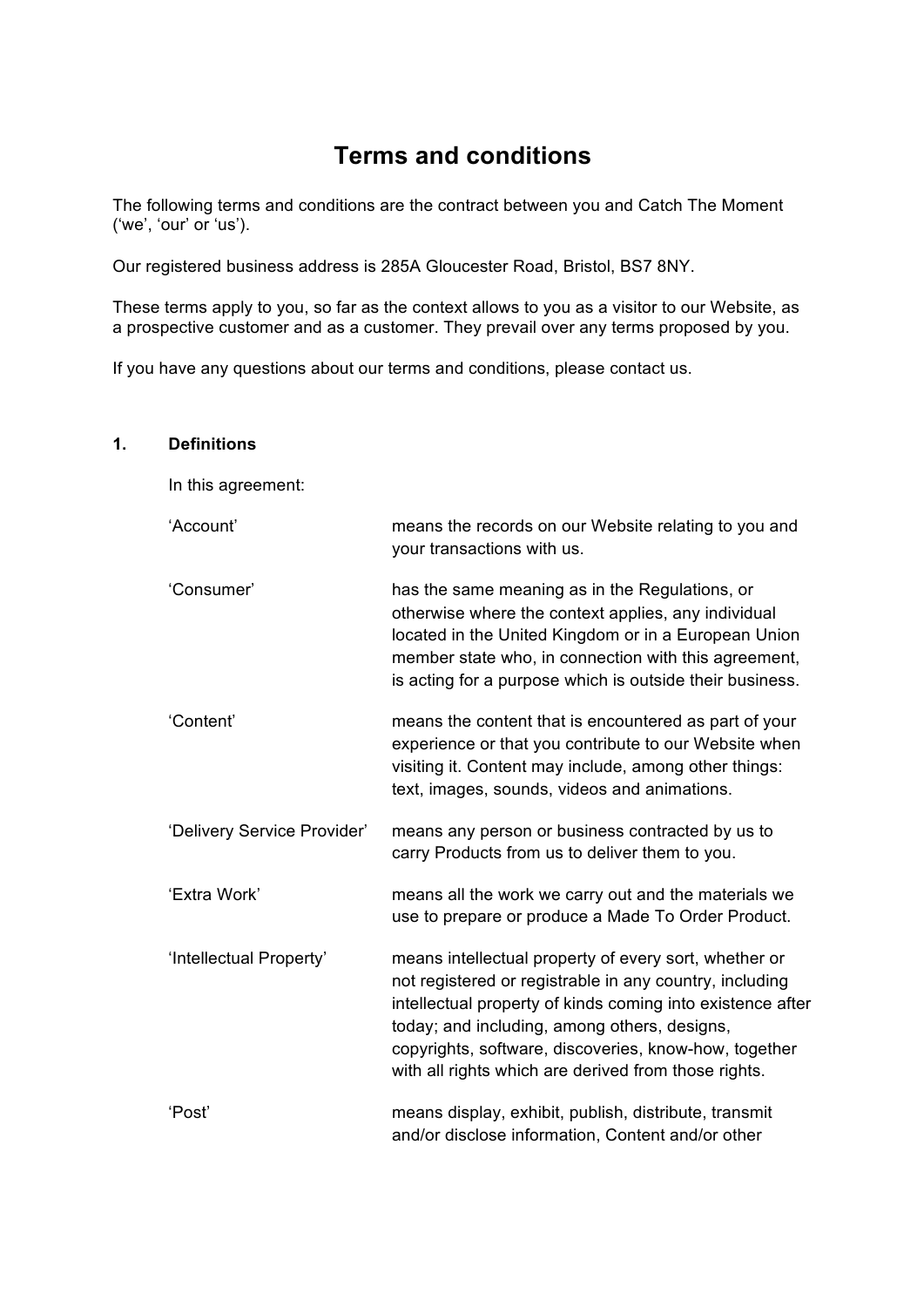material on our Website. The terms 'Posted' and 'Posting' shall be interpreted accordingly.

- 'Product' means any of the Products we offer for sale on our Website, or, if the context requires, a Product we sell to you. It includes a Made To Order Product. 'the Regulations' means the Consumer Contracts (Information, Cancellation and Additional Charges) Regulations
- 'Made To Order Product' means a Product that has been subject to Extra Work or that have been processed to your specific order.

2013.

'our Website' means any website, webpage or service designed for electronic access that is owned or operated by us.

#### **2. Interpretation**

In this agreement unless the context otherwise requires:

- 2.1. A reference to a person is a reference to one or more individuals, whether or not formally in partnership, or to a corporation, government body, or other association or organisation.
- 2.2. Any agreement by any party not to do or omit to do something includes an obligation not to allow some other person to do or omit to do that same thing.
- 2.3. Except where stated otherwise, any obligation of any person arising from this agreement may be performed by any other person.
- 2.4. In this agreement references to a party include references to that person's successors, legal representatives, permitted assigns and any person to whom those rights and obligations are transferred or passed as a result of a merger, division, reconstruction or other re-organisation involving that party.
- 2.5. The headings to the paragraphs to this agreement do not affect the interpretation.
- 2.6. A reference to an act or regulation includes new law of substantially the same intent as that act or regulation.
- 2.7. In the context of permission, 'may not' in connection with an action of yours, means 'must not'.
- 2.8. In any indemnity, a reference to costs or expenses shall be construed as including the estimated cost of management time of the indemnified party.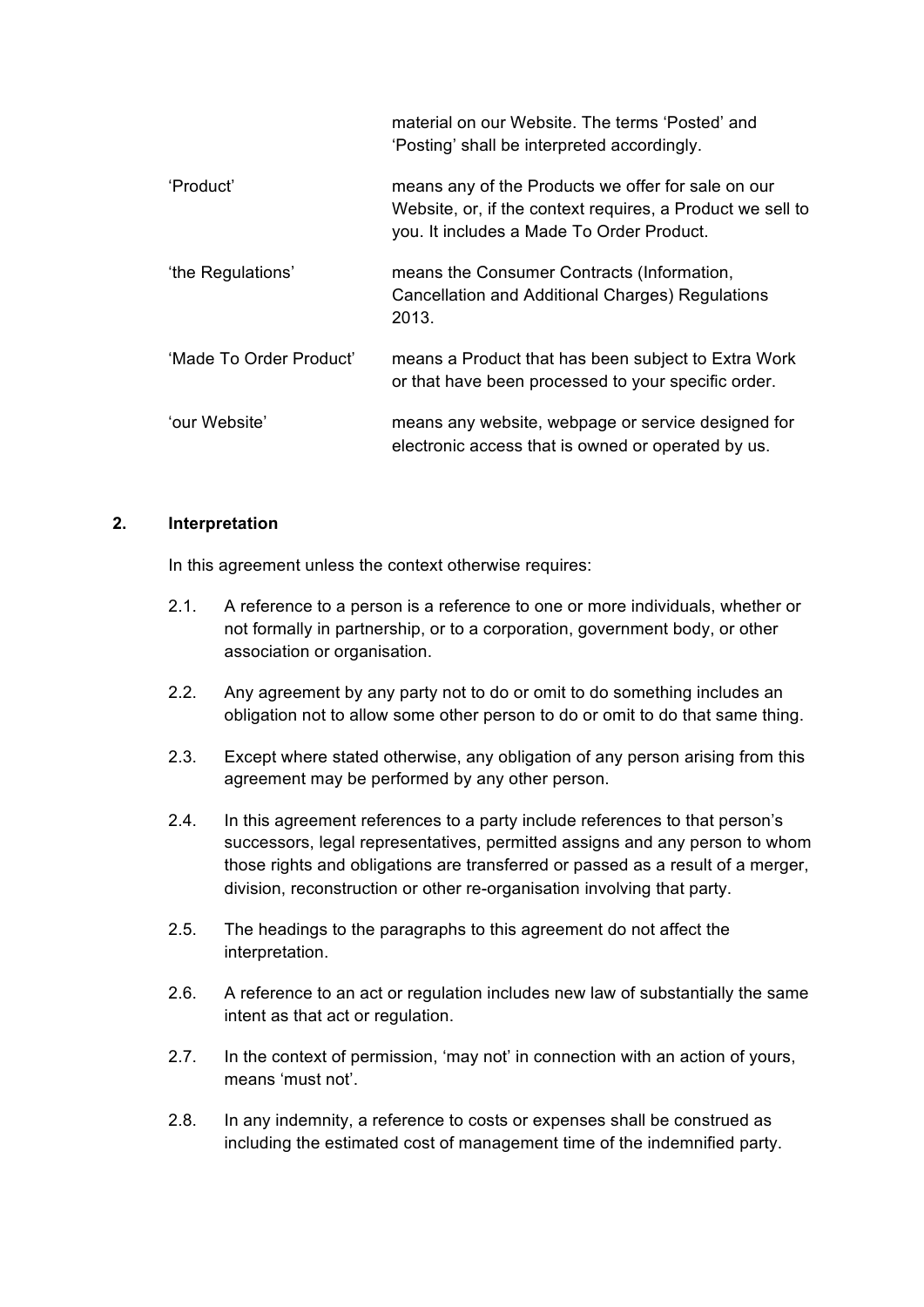2.9. This agreement is made only in the English language. If there is any conflict in meaning between the English language version of this agreement and any version or translation of this agreement in any other language, the English language version shall prevail.

## **3. Our contract with you**

- 3.1. This agreement contains the entire agreement between the parties and supersedes all previous agreements and understandings between the parties.
- 3.2. So far as the law allows, all implied conditions, warranties and terms are excluded from this agreement.
- 3.3. In entering into this contract you have not relied on any representation, warranty, information or document or other term other than that given on our Website.
- 3.4. Where we provide a Product or a service without specific charge to you, then it (or they) is deemed to be provided free of charge, and not to be associated with any other Product or service for which a charge is made. Accordingly, there is neither contractual nor other obligation upon us in respect of that Product or service.
- 3.5. If in future you buy Products from us under any arrangement that does not involve payment through our Website then these terms still apply so far as they can be applied.
- 3.6. If you use our Website in any way, including if you make an order on behalf of another person then you warrant that you have full authority to do so and you accept personal responsibility for every act or omission by you.
- 3.7. Should these terms conflict with any other information we provide on our Website or elsewhere, then you agree that these terms prevail.
- 3.8. We may change these terms from time to time. The terms that apply to you are those published on our Website on the day you order.

## **4. Availability of Products**

4.1. Because we rely on our suppliers and partners, we do not guarantee that all the Products advertised on our Website are available until we confirm your order.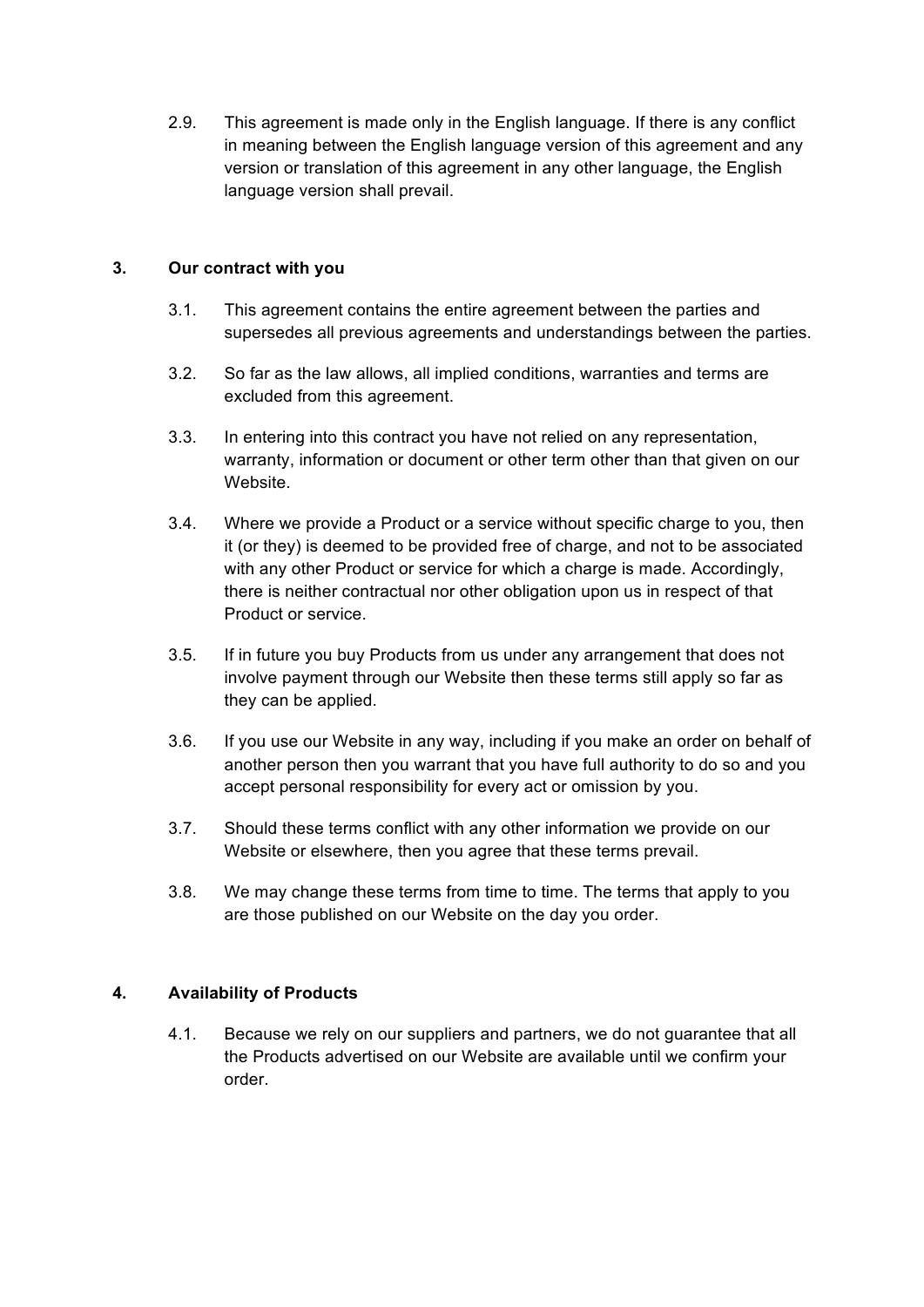- 4.2. If we do not have the Product you order in stock, we will offer you alternatives. If this happens you may accept the alternatives we offer or cancel all or part of your order.
- 4.3. We do not sell our Products in all countries. We may refuse to deliver Products to you if you live in a country we do not serve.

### **5. Acceptance of your order**

- 5.1. Your order is an offer to buy from us.
- 5.2. In making an order, you acknowledge that you understand exactly what is included in a Product and you are satisfied that the Product you have selected is suitable and satisfactory for your requirements.
- 5.3. The contract between us for the sale of a Product comes into existence when we write to you to confirm that we agree to provide to you with the Product you requested. Your payment does not create a contract. If we decline to provide a Product we shall immediately return your money to you. At any point up until then, we may decline to supply the Product to you without giving any reason.
- 5.4. Our message will also confirm details of your purchase and tell you when we shall despatch your order.

#### **6. Extra Work**

- 6.1. This paragraph applies to Made To Order Products.
- 6.2. Our contract to supply a Made To Order Product is a contract for both the supply of the Product and for the Extra Work you have asked us to perform.
- 6.3. Nothing said or done by us is an acceptance of an order until we confirm clear acceptance in writing.
- 6.4. At any point up until then, we may decline your order without giving any reason.
- 6.5. Once we accept your order we are both bound to these contract terms.
- 6.6. If you terminate this agreement before the Made To Order Product is complete, you agree to pay us for all of the Extra Work to the date of cancellation by you.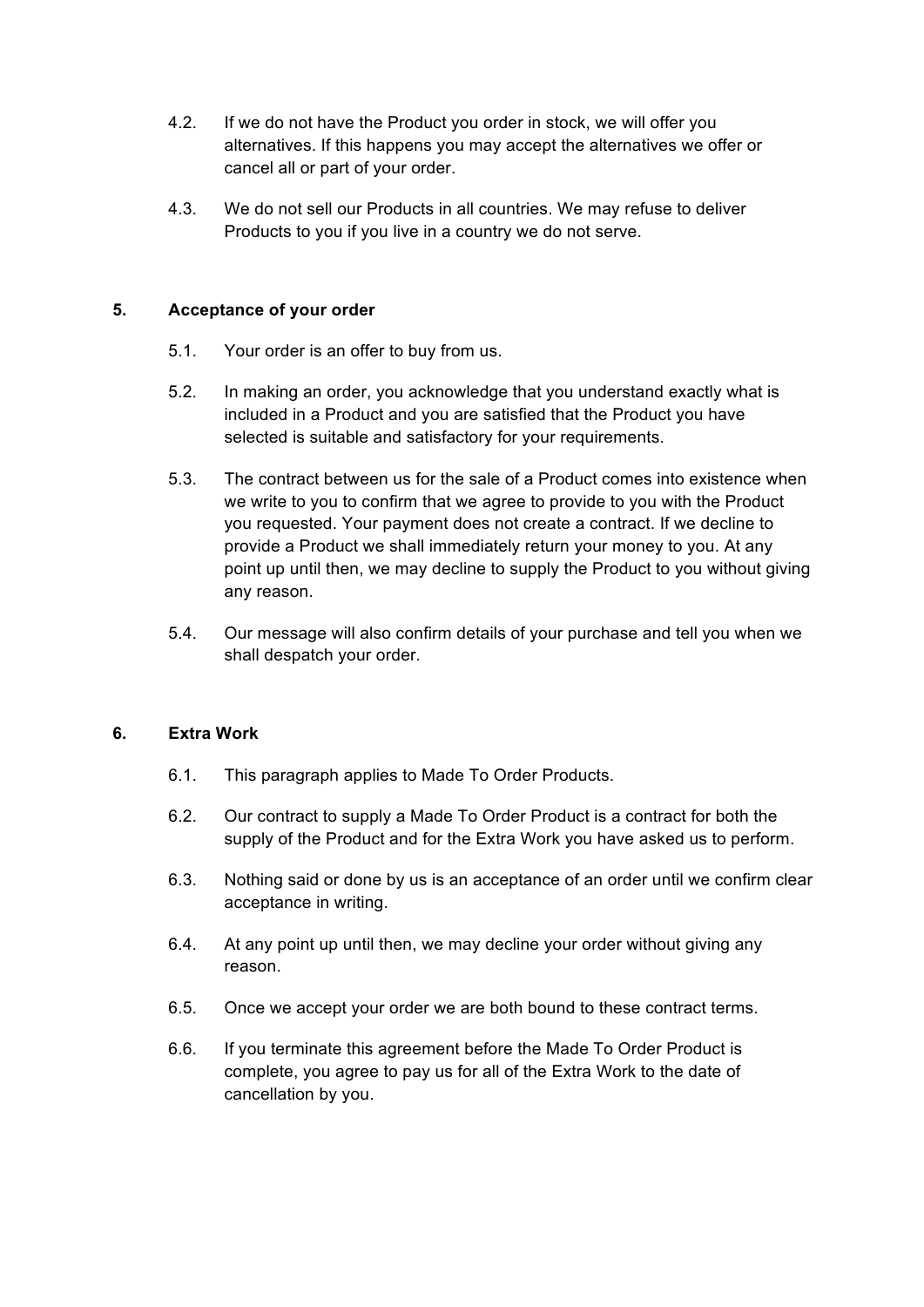6.7. You acknowledge the the Regulations do not apply to the cancellation of a Made To Order Product, unless the Made To Order Product is faulty.

## **7. Price and payment**

- 7.1. The price payable for a Product that you order is clearly set out on the checkout page.
- 7.2. The price of a Product may be changed by us at any time. We will never change a price so as to affect the price charged to you at the time when you buy that Product.
- 7.3. If, by mistake, we have under-priced a Product, we will not be liable to supply that Product to you at the stated price, provided that we notify you before we dispatch it to you.
- 7.4. Prices include value added tax ('VAT'). If you show by your delivery address that you reside outside the United Kingdom, VAT will be deducted at the payment point.
- 7.5. The price charged for any Product may differ from one country to another. You may not be entitled to a particular price unless you reside in the qualifying country.
- 7.6. If we owe you money (for any reason), we will return the amount owed to you as soon as reasonably practicable but in any event no later than 14 days from the date when we accept that repayment is due.
- 7.7. Payments are not processed through pages controlled by us. We use one or more online payment service providers who will encrypt your payment information in a secure environment.
- 7.8. For some products or services, you may be transferred to the website of FujiFilm who will process your payment and provide the products and/or services to you. If so, your payment information is never collected by or passed to us.

### 8. **Delivery**

- 8.1. At checkout we may give you a choice of options for the expected date and method of delivery of your Products with the price of each based on your delivery address and the Product itself.
- 8.2. Not all options may be available for all geographical locations.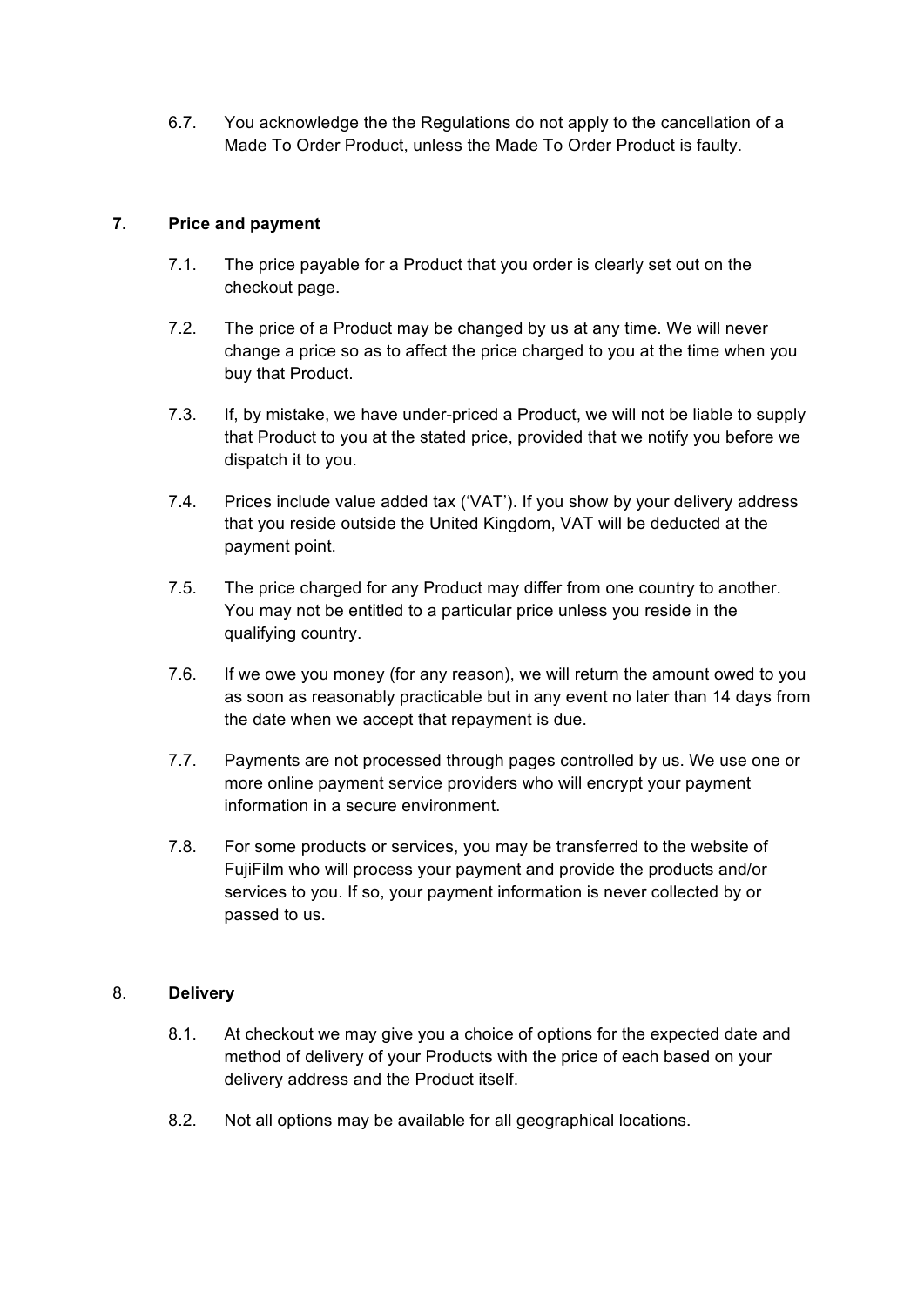- 8.3. We aim to deliver your Products by the expected date, but because we rely on our partner Delivery Service Providers, we cannot guarantee that your Products will arrive by the expected date.
- 8.4. We will send you a message to tell you when your order has been dispatched.
- 8.5. Deliveries will be made by one of our our Delivery Service Providers to the person at the address given in your order.
- 8.6. Products are sent at our risk until delivered to you at the address you have given to us.
- 8.7. If you have ordered more than one Product then we may deliver some of those products separately to others. We do this so that you receive your Products as quickly as possible.
- 8.8. The Delivery Service Provider may contact you in advance by email or text message to give you an estimated arrival date and time, and give you options for delivery to another safe place or at another time if you know in advance that you will not be available to receive your packages. You may be able to track your order.
- 8.9. Some products must be signed for on delivery by an adult aged 18 years or over. If no one of that age is at the address when the delivery is attempted the products may be retained by the Delivery Service Provider, who will attempt to redeliver them the next working day, or they may be delivered to a neighbour.
- 8.10. If so, then the Delivery Service Provider will post a card through your door with further delivery instructions if they're unable to complete delivery or if they leave the parcel with a neighbour.
- 8.11. If you haven't received some products from your order, please wait until the delivery due time and date has passed before contacting us, as the missing items may be delivered separately later.
- 8.12. When your order arrives, it is important that you check immediately the condition and quantity of the products.
- 8.13. If any products have been damaged in transit, you must refuse the delivery and immediately contact us so that we may dispatch a replacement quickly and minimise your inconvenience.
- 8.14. Signing 'Unchecked', 'Not checked' or similar is not acceptable.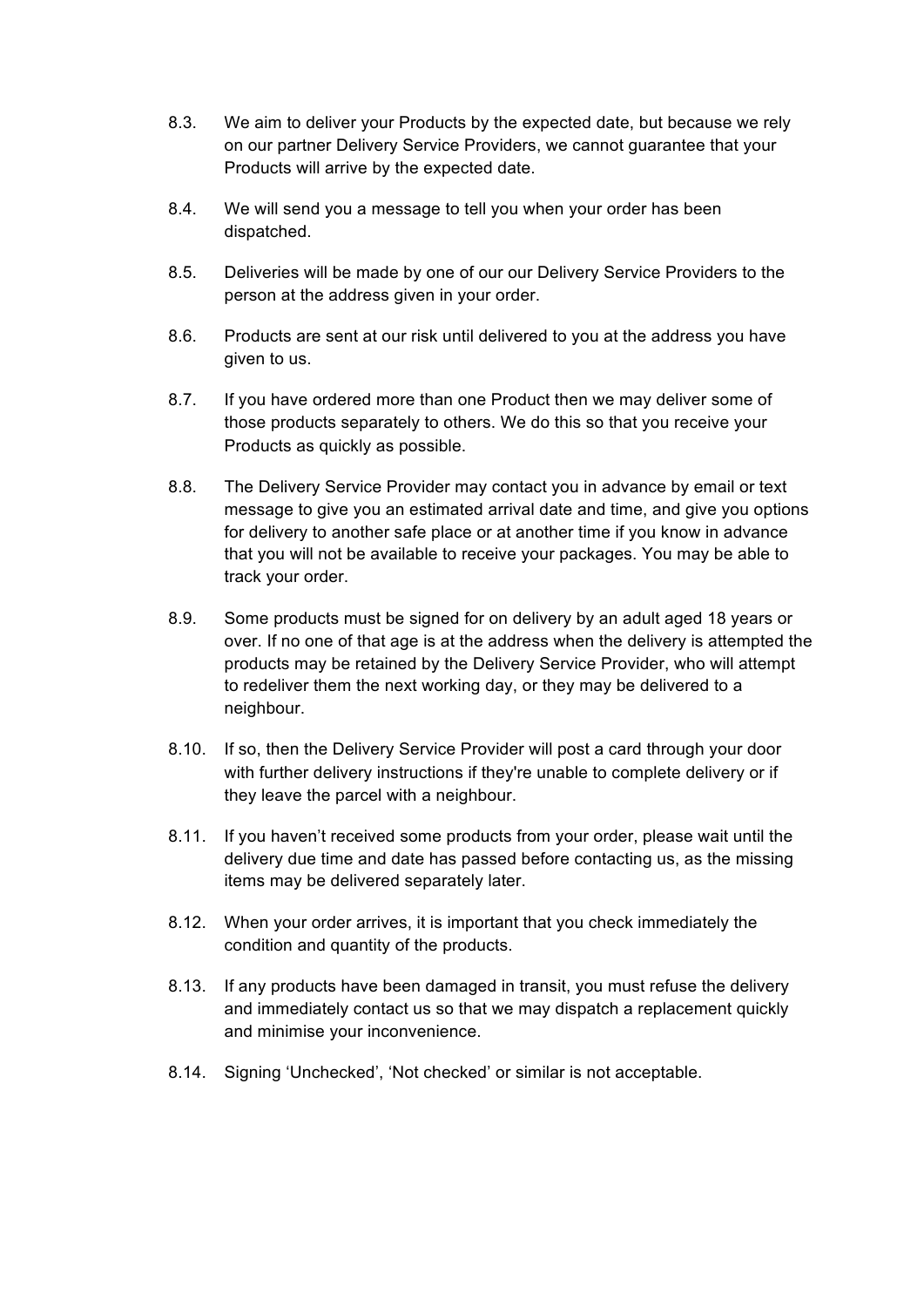#### **9. Cancellations**

- 9.1. If you change your mind about a Product you have bought from us, you may cancel your order or return the Product for a refund subject to the following terms and conditions.
- 9.2. Please note tha there are some Products that you cannot return unless they are faulty or not as described (see below).
- 9.3. If you have ordered a Product but not received it, you may cancel your order without giving a reason, at any time within 14 days of your order. You will have no obligation to us and we will return your money.
- 9.4. If you have received a Product you ordered, you may cancel your order at any time within 14 days after the date you received it. You must tell us that you wish to cancel with that 14 day period and you must also return the Product to us so that we receive it within that same 14 day period.
- 9.5. The item must:
	- 9.5.1 be unused and in the same condition as when we sent it to you (with all labels and tags attached) so that it can be resold at full price;
	- 9.5.2 not have been registered with the manufacturer; and
	- 9.5.3 not contain personal information or be customised for your preferences.
- 9.6. You must also provide proof of purchase, such as a receipt, invoice or delivery note.
- 9.7. If you have bought through our Website, we will refund the standard delivery charge you paid if the Product is returned and received by us within 14 days of receipt by you. If your order comprised multiple Products and you are only returning only some of them then we will only refund the cost of delivery of those Products returned.
- 9.8. If the Product is not faulty then you are responsible for the cost of returning the Product. We have no obligation to refund to you your cost of repacking and returning the Product.

## **10. Return of a faulty Product**

10.1. If you believe that you have a faulty Product, or that your Product is not as we described, please contact us. We will need to know which Product it is, the date you bought it, and and full details of the defect or other reason for return.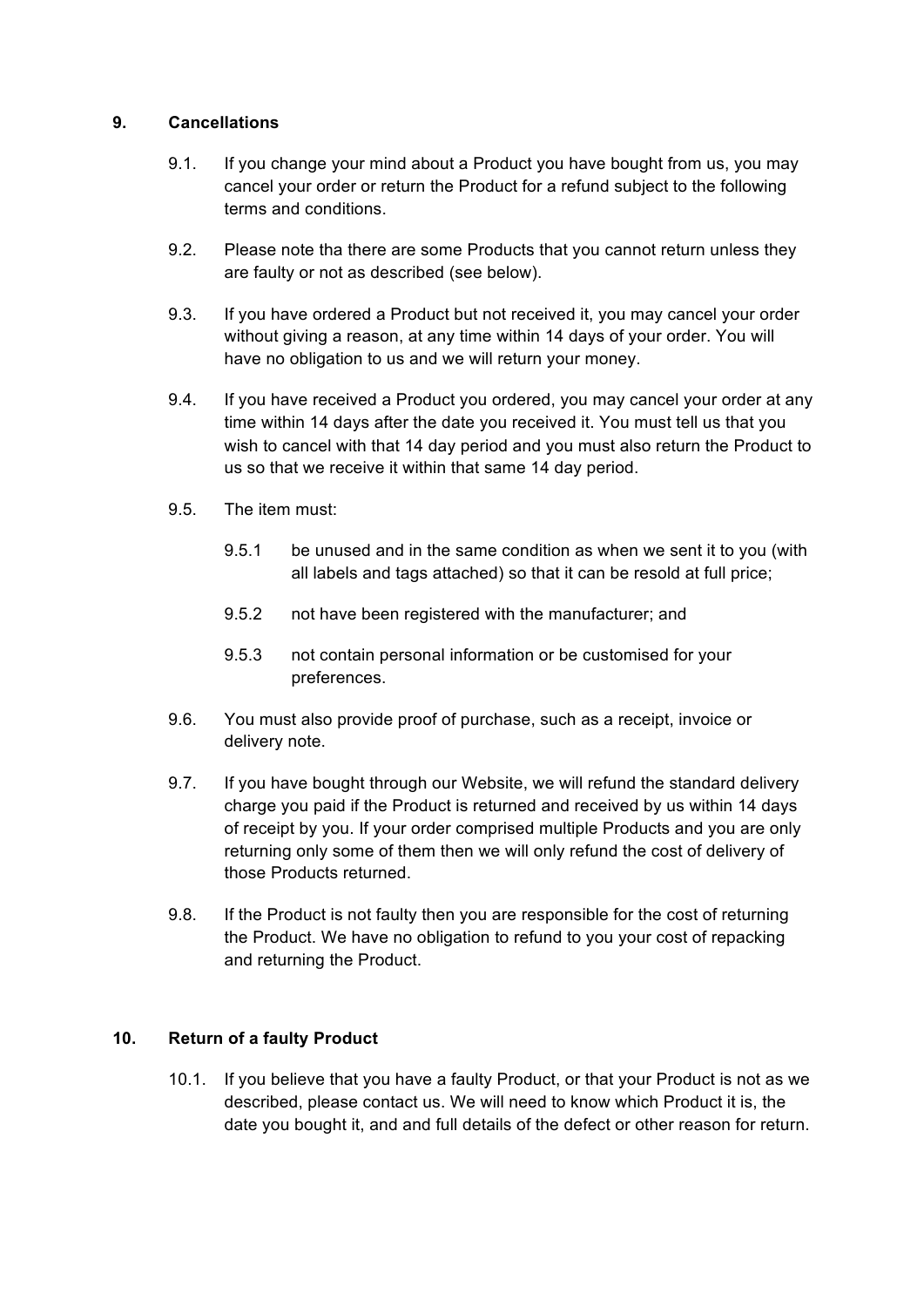- 10.2. So far as possible, a Product should be returned:
	- 10.2.1 with all parts included;
	- 10.2.2 with both the Product and all packaging as far as possible in its original condition;
	- 10.2.3 securely packaged;
	- 10.2.4 with information that allows us to identify who you are and proof that you purchased the Product from us;
	- 10.2.5 with information that clearly states the fault, when it first became apparent, and other information to enable us to identify or reproduce it; and
	- 10.2.6 at your risk and cost.
- 10.3. Unless we have already agreed that the fault exists, when we receive the Product back, we will check it.
- 10.4. If we agree that the Product is faulty, we will:
	- 10.4.1 refund the cost of return carriage;
	- 10.4.2 refund, repair or replace the Product as we choose if we receive the Product within 30 days of receipt by you; or
	- 10.4.3 if you have bought as a Consumer, repair or replace the Product in accordance with the terms of the Consumer Rights Act 2015 if we receive the Product after 30 days of receipt by you.
- 10.5. If you send a Product to us without an copy of your invoice or a returns note, we may not be able to identify who you are or the reason for returning the Product and consequently, we may not have sufficient information to enable us to attend to your complaint.
- 10.6. If we repair or replace the Product, you have no additional claim against us either under this agreement or by statute or common law in respect of the defect.
- 10.7. If delivery was made to a UK address, you may have additional rights under the Sale of Products Act 1979 and Supply of Products and Services Act 1982.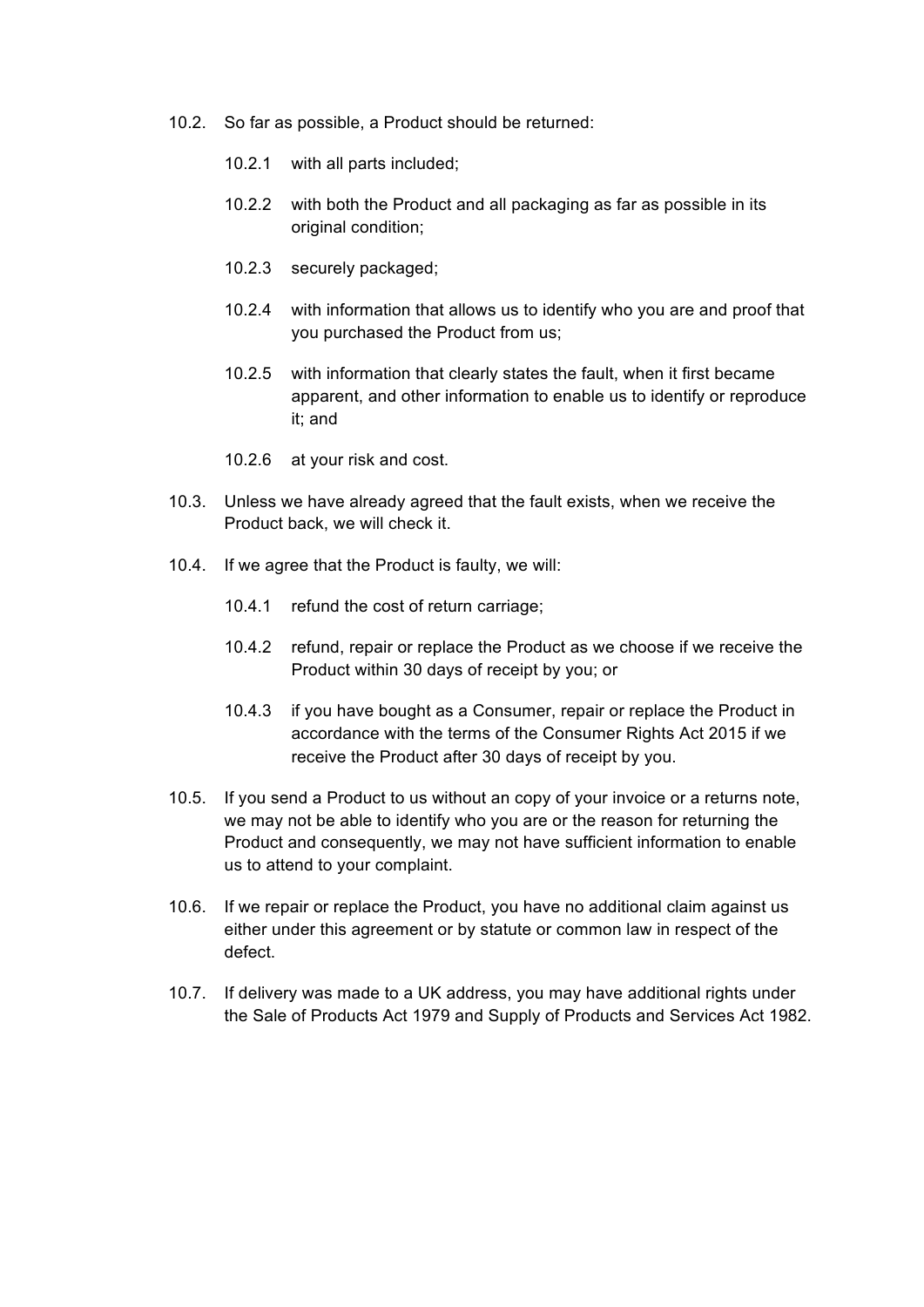#### **11. Products not eligible for return unless faulty**

- 11.1. Not all Products can be returned unless they are faulty or not as described. These include:
	- 11.1.1 Products that fail to meet our terms and conditions, including those that:
		- 11.1.1.1 you received over 14 days ago;
		- 11.1.1.2 have been opened or unsealed (other than where necessary to inspect);
		- 11.1.1.3 without original packaging or labels (or with labels in poor condition);
		- 11.1.1.4 are digital content provided on a tangible medium such as photographs or video delivered on optical storage discs or a memory stick;
		- 11.1.1.5 in poor condition;
		- 11.1.1.6 containing your personal data; and
		- 11.1.1.7 have been registered with the manufacturer to you;
	- 11.1.2 Products that are mixed with others so that we cannot identify or easily separate them;
	- 11.1.3 Products personalised for you or made to your specific requirements; and
	- 11.1.4 Products that cannot be returned for hygiene reasons.

#### **12. Returning a Product to us**

- 12.1. In law, you are responsible to make sure that we receive any returned Products.
- 12.2. If you return a Product by post or by courier, we recommend using a tracked service.
- 12.3. If you have ordered online, the invoice or delivery note must give your name and address and your order number. Without this information we cannot trace who has returned the Products and who we should refund.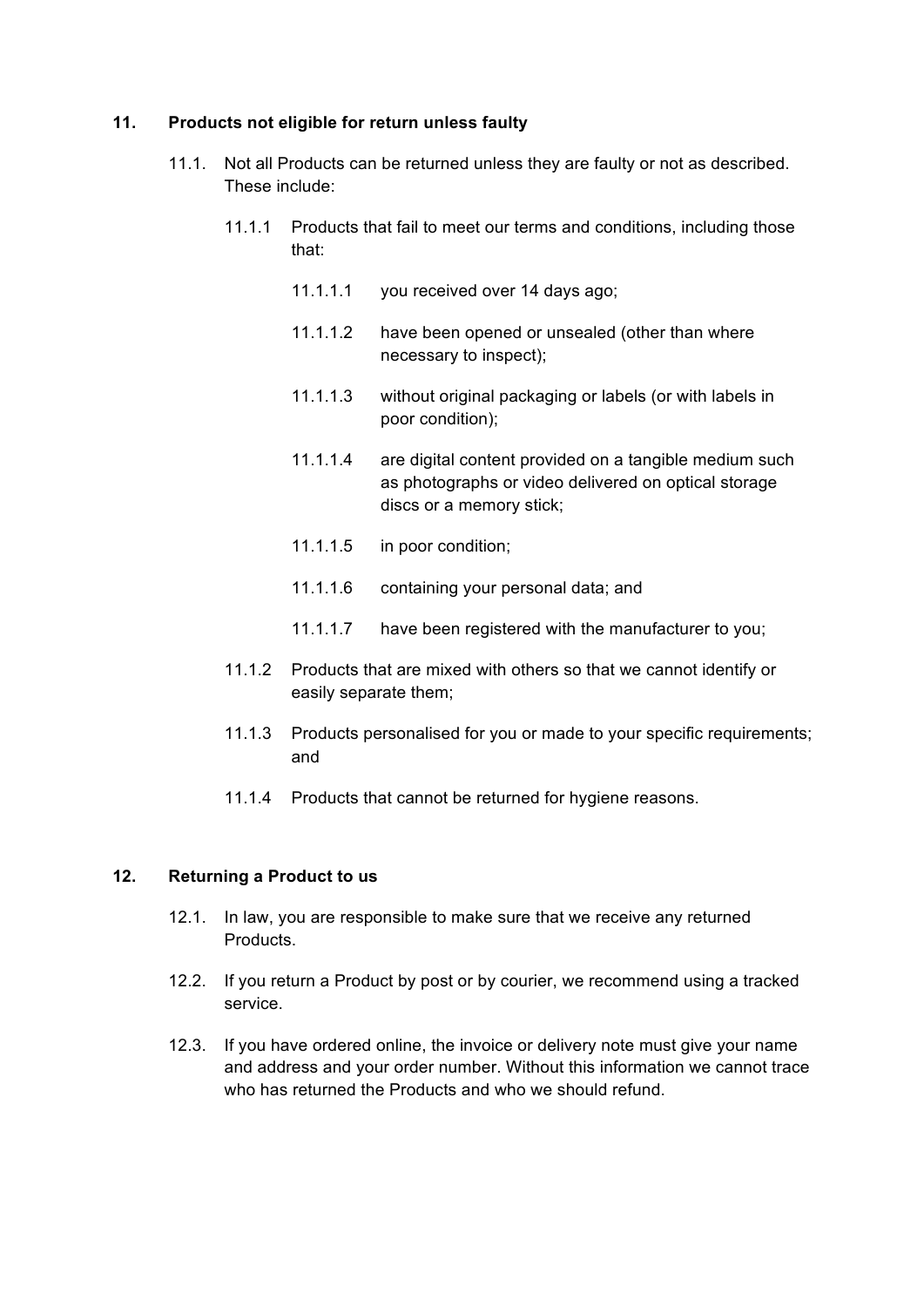- 12.4. Please return the Product as far as possible in its original condition and with all packaging and labels, and securely wrapped so as to protect the Product during transport.
- 12.5. We do not refund you for the cost of returning a Product to us unless it is faulty.

#### **13. Refunds**

- 13.1. The way you originally paid for the product determines how we refund you.
- 13.2. If you return a Product that does not qualify for return under these terms or if you do not provide proof of purchase, we may be unable to process a refund. Please ensure that you provide us with your receipt, despatch note or order confirmation.
- 13.3. If you paid by credit or debit card, we shall refund the same card originally used to place and pay for the order.
- 13.4. If you paid online using PayPal or another electronic payment system then we refund that account as soon as possible (usually straight away unless the Product needs to be inspected).
- 13.5. For returns made by post or by courier, we issue a refund once the Product comes back into our possession.
- 13.6. It can take up to 14 days (but usually sooner) for the money to be returned into your bank account.

## **14. Waste Electronic and Electrical Equipment Regulations 2013**

- 14.1. The Waste Electronic and Electrical Equipment Regulations 2013 provide that suppliers of equipment to Consumers must allow their customers to return any electronic or electrical product when you buy a replacement product for similar use.
- 14.2. If you wish to take advantage of this service, you must return your waste product within 28 days of buying your new one. You must pay the carriage cost to us.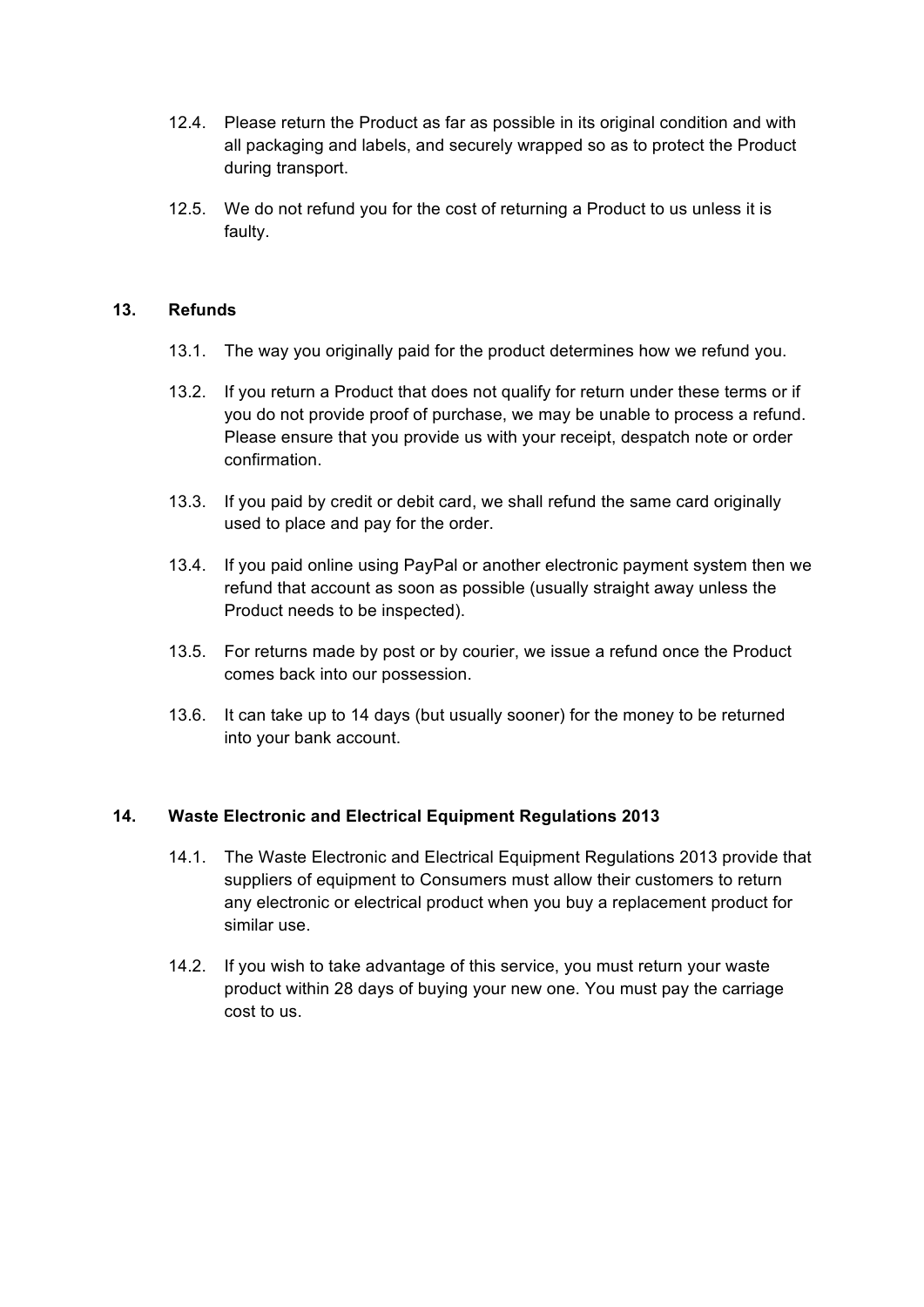#### **15. Your Account**

- 15.1. You agree that you have provided, and will continue to provide accurate, up to date, and complete information about yourself. We need this information to provide you with Products.
- 15.2. If you use our Website, you are responsible for maintaining the confidentiality of your Account and password and for preventing any unauthorised person from using your Account.
- 15.3. You agree to accept responsibility for all activities that occur under your account or password. You should tell us immediately if you believe some person has accessed your account without your authority and also log in to your account and change your password.

### **16. Children on our Website**

- 16.1. Any person of any age may freely access our Website.
- 16.2. We do not knowingly collect personal information from any person under the age of 18 years of age.
- 16.3. You agree that access to our Website by children in your care is provided by you. You agree that before providing access, you have checked that the Content your children might see is suitable for them.
- 16.4. You now agree to waive any claim you may otherwise have against us on account of age-related suitability of Content and to indemnify us against any claim made by any person on behalf of a child in your care.

## **17. Intellectual Property**

- 17.1. We will defend our rights in all our Intellectual Property, including the rights in our Products and services, and our copyright in the Content of our Website whether provided by us or by any other party.
- 17.2. You may not use our name, logos or trademarks or any other Content on any website of yours or that of any other person.
- 17.3. You agree that at all times that you will:
	- 17.3.1 not do anything which does or might reduce the value of our Intellectual Property or challenge our ownership of it;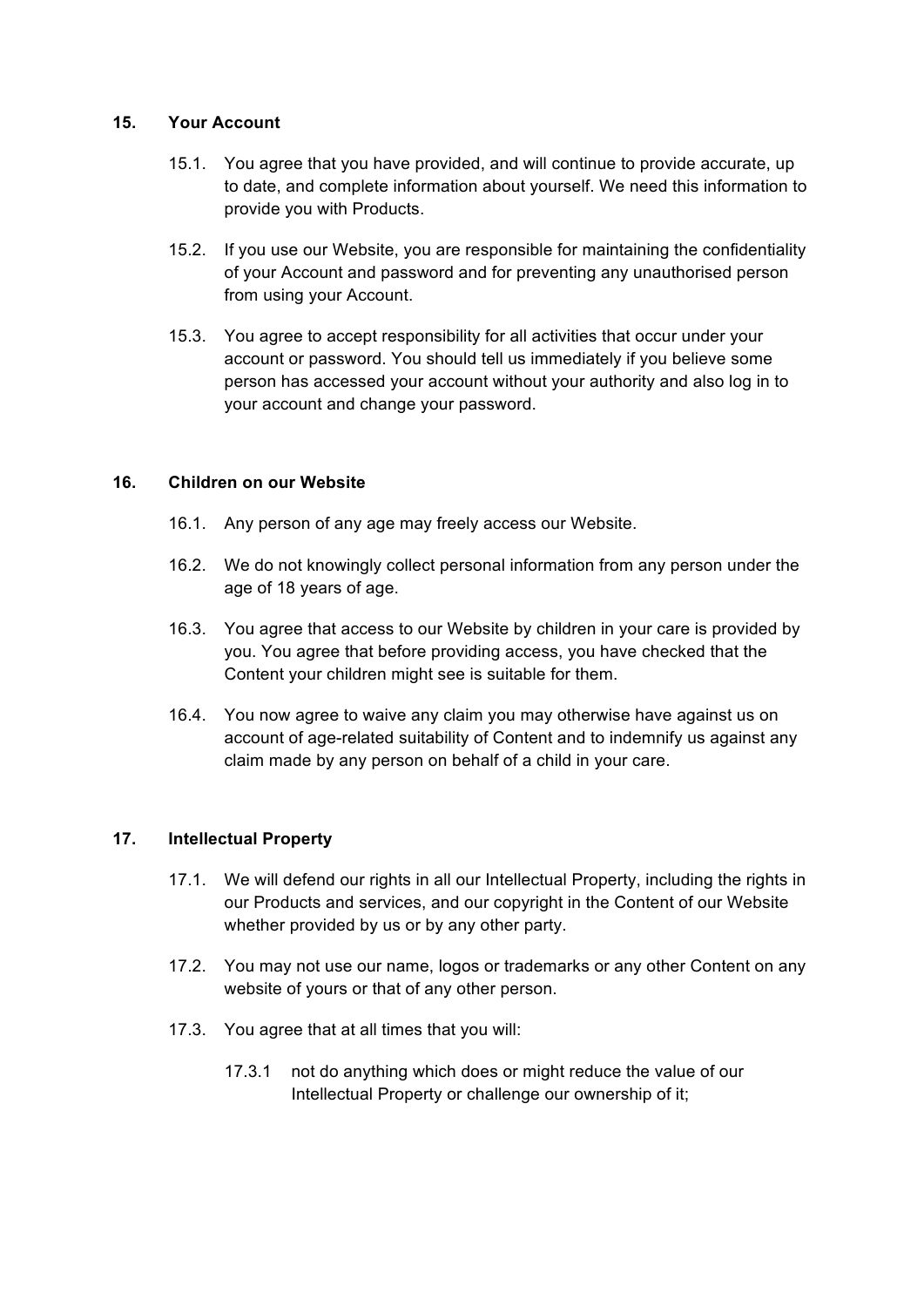- 17.3.2 notify us of any suspected infringement of our Intellectual Property; and
- 17.3.3 without our express permission, not to:
	- 17.3.3.1 copy or replicate it for use by any other person in any way not intended by us;
	- 17.3.3.2 make any change to it or any part of it;
	- 17.3.3.3 publish or store it on any website or cloud storage service, or otherwise allow any other person access to it;
	- 17.3.3.4 create derivative works from it;
	- 17.3.3.5 use it in any way in which it is not intended to be used; and
	- 17.3.3.6 not to use it except directly in our interest.

#### **18. Indemnity**

- 18.1. You agree to indemnify us against all costs, claims and expense arising directly or indirectly from:
	- 18.1.1 your failure to comply with the law of any country;
	- 18.1.2 your breach of this agreement;
	- 18.1.3 any act, neglect or default by any agent, employee, licensee or customer of yours;
	- 18.1.4 a contractual claim arising from your use of any Product; and
	- 18.1.5 a breach of the intellectual property rights of any person.
- 18.2. You agree that the cost of our management and technical time is properly recoverable and can reasonably be valued at £100 per hour without further proof.

#### **19. Disclaimers and limitation of liability in respect of our website**

19.1. This paragraph (and any other paragraph which excludes or restricts our liability) applies to our directors, officers, employees, subcontractors, agents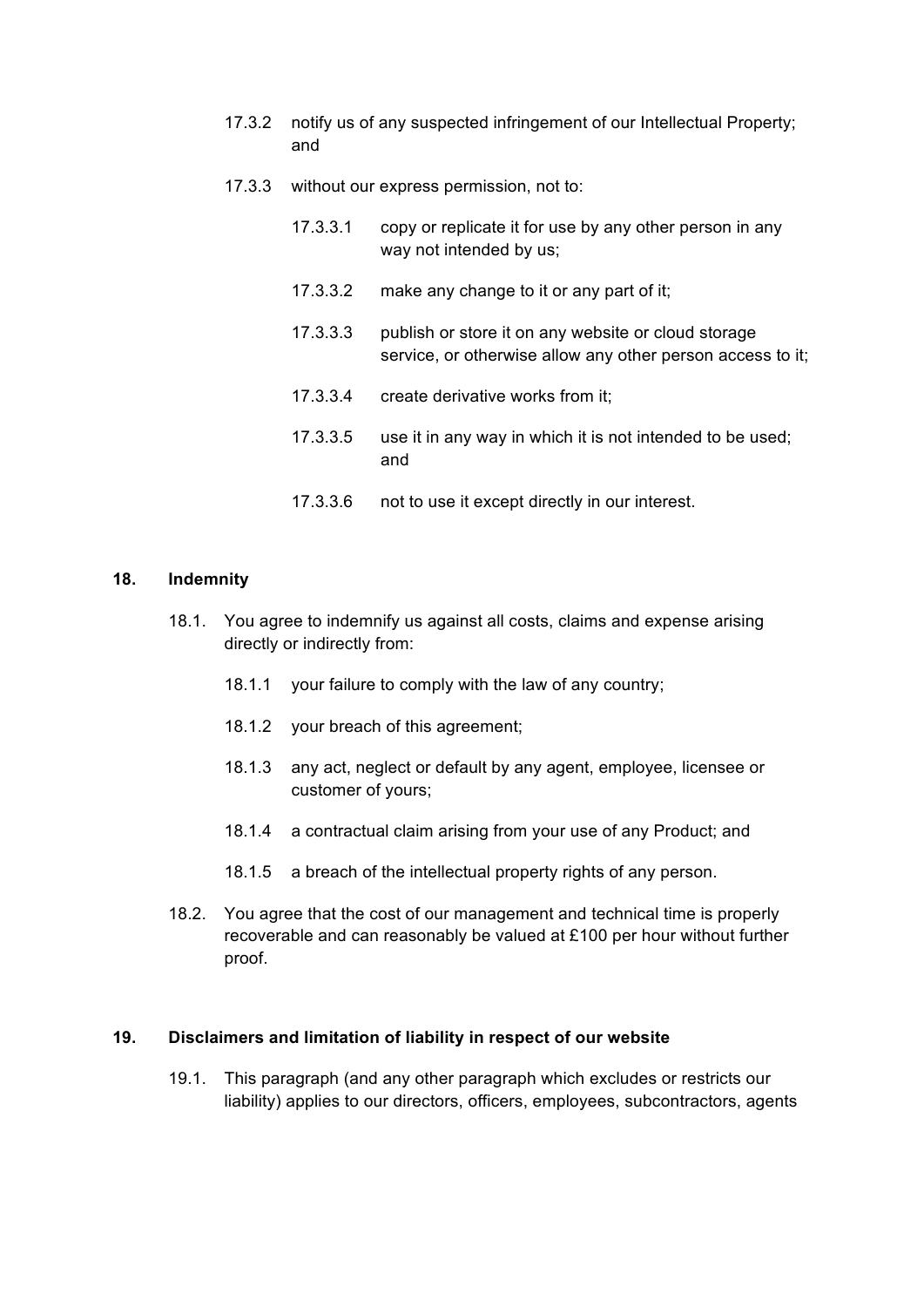and affiliated companies (who may enforce this provision under the Contracts (Rights of Third Parties) Act 1999, as well as to us.

- 19.2. We use our reasonable endeavours to confirm the accuracy of any information we place on this website. We make no warranties, whether express or implied in relation to its accuracy or completeness.
- 19.3. We claim no expert knowledge in any subject. We disclaim any obligation or liability to you arising directly or indirectly from information you take from our website.
- 19.4. This website may contain links to other websites over which we have no control of the nature, the content and the availability.
- 19.5. You acknowledge and agree that we shall not be liable in any way for the content of any such linked website, nor for any loss or damage arising from your use of any such website or from your buying goods or services via such a website.
- 19.6. The inclusion of any links on this website does not necessarily imply a recommendation or endorse the views expressed on those to which we link.
- 19.7. This website is provided 'as is' and 'as available' without any representation made. We make no warranty as its usefulness to you, its satisfactory quality, its fitness for any purpose, the availability of any function of the website, the compatibility with your devices or software, privacy of any transmission, or security of use.
- 19.8. We aim to maintain access to our website, but from time to time it may be necessary for us to suspend all or part of our service for repairs, maintenance or other good reasons. We may do so without telling you first.
- 19.9. You acknowledge that access to our website may also be interrupted for many reasons beyond our control.
- 19.10. Accordingly, we make no warranty that this website will meet your requirements or that your use of it will be uninterrupted, timely or error-free.
- 19.11. Nor do we make any warranty that we will correct defects and errors, nor that the website or the server on which it is hosted are free of viruses or bugs.
- 19.12. We will not be responsible or liable to you for any loss, foreseeable or not, arising from any interruption of the availability of our website.
- 19.13. We shall not be liable to you in contract, tort (including, without limitation, negligence), pre-contract or other representations (other than fraudulent or negligent misrepresentations) for any loss or expense arising out of or in connection with your use of this website, which is a special, indirect or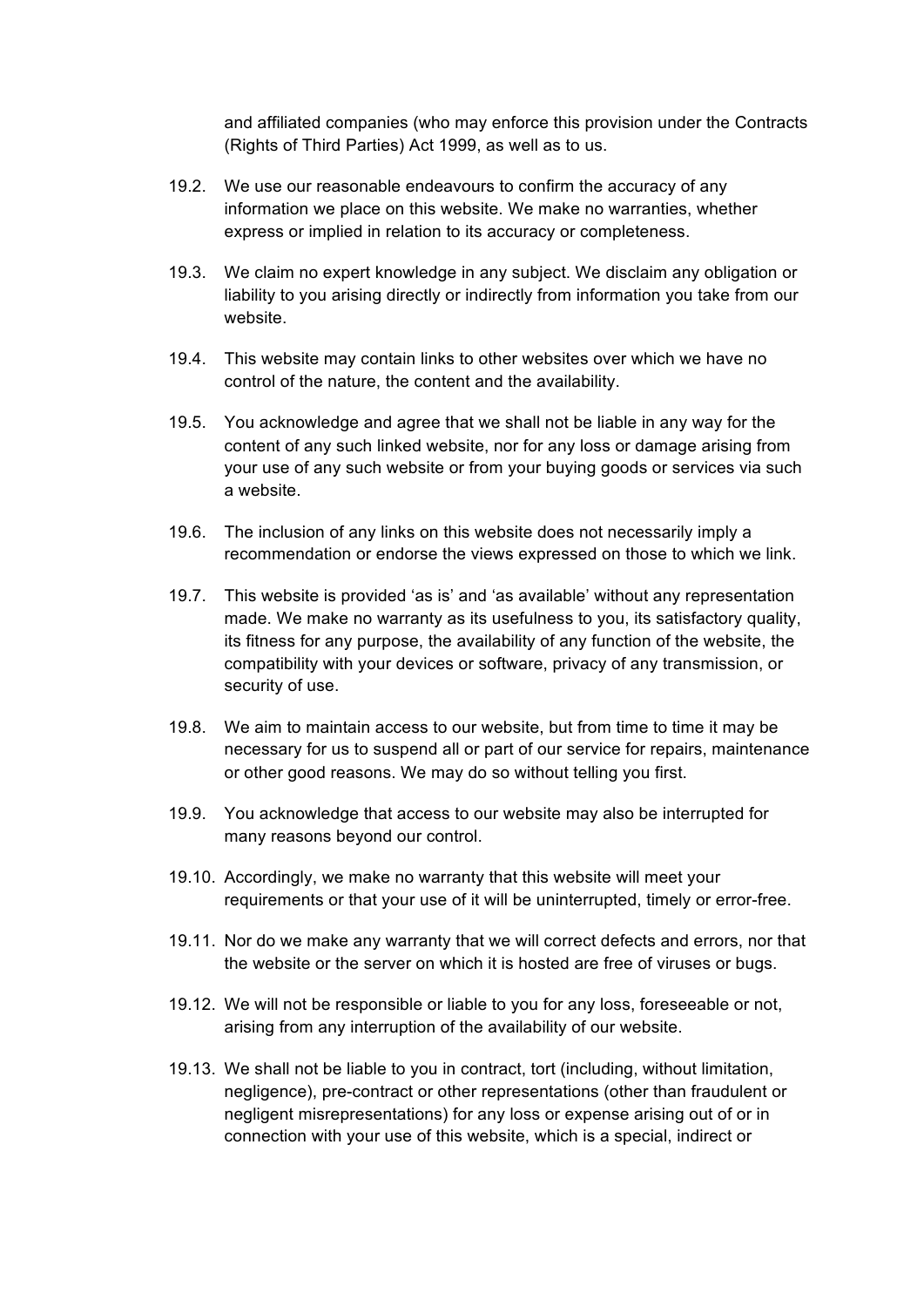consequential loss, or an economic loss or other loss of turnover, profits, contracts, business or goodwill.

This applies whether in an action of contract, negligence or otherwise, even if such loss was reasonably foreseeable or we knew you might incur it.

## **20. Disclaimers and limitation of liability in respect of any Product**

- 20.1. To the fullest extent permissible under applicable law, we disclaim any and all warranties of any kind, whether express or implied, in relation to any Product we sell or make available to you. This does not affect your statutory rights as a consumer, nor does it affect your contract cancellation rights.
- 20.2. We make no representation or warranty for the quality of a Product; its usefulness to you or its adequacy or appropriateness for a particular purpose; its condition for resale; the correspondence of it with any description; or any aspect or characteristic of any Product advertised on our Website.
- 20.3. We shall not be liable to you for any loss or expense arising from your use of a Product which is an indirect or consequential loss; or an economic loss or other loss of turnover, profits, business or goodwill, even if such loss was reasonably foreseeable or we knew you might incur it.
- 20.4. Except where otherwise set out, our total liability to you, however it arises, shall not exceed the amount you have paid us for Products in the immediately preceding 12 month period. This applies whether your case is based on contract, tort or any other basis in law.
- 20.5. No term of our agreement with you shall exclude or limit our liability for death or personal injury resulting from our negligence or that of our agents or employees.

#### **21. Miscellaneous matters**

- 21.1. If any term or provision of this agreement is at any time held by any jurisdiction to be void, invalid or unenforceable, then it shall be treated as changed or reduced, only to the extent minimally necessary to bring it within the laws of that jurisdiction and to prevent it from being void and it shall be binding in that changed or reduced form. Subject to that, each provision shall be interpreted as severable and shall not in any way affect any other of these terms.
- 21.2. The rights and obligations of the parties set out in this agreement shall pass to any permitted successor in title.